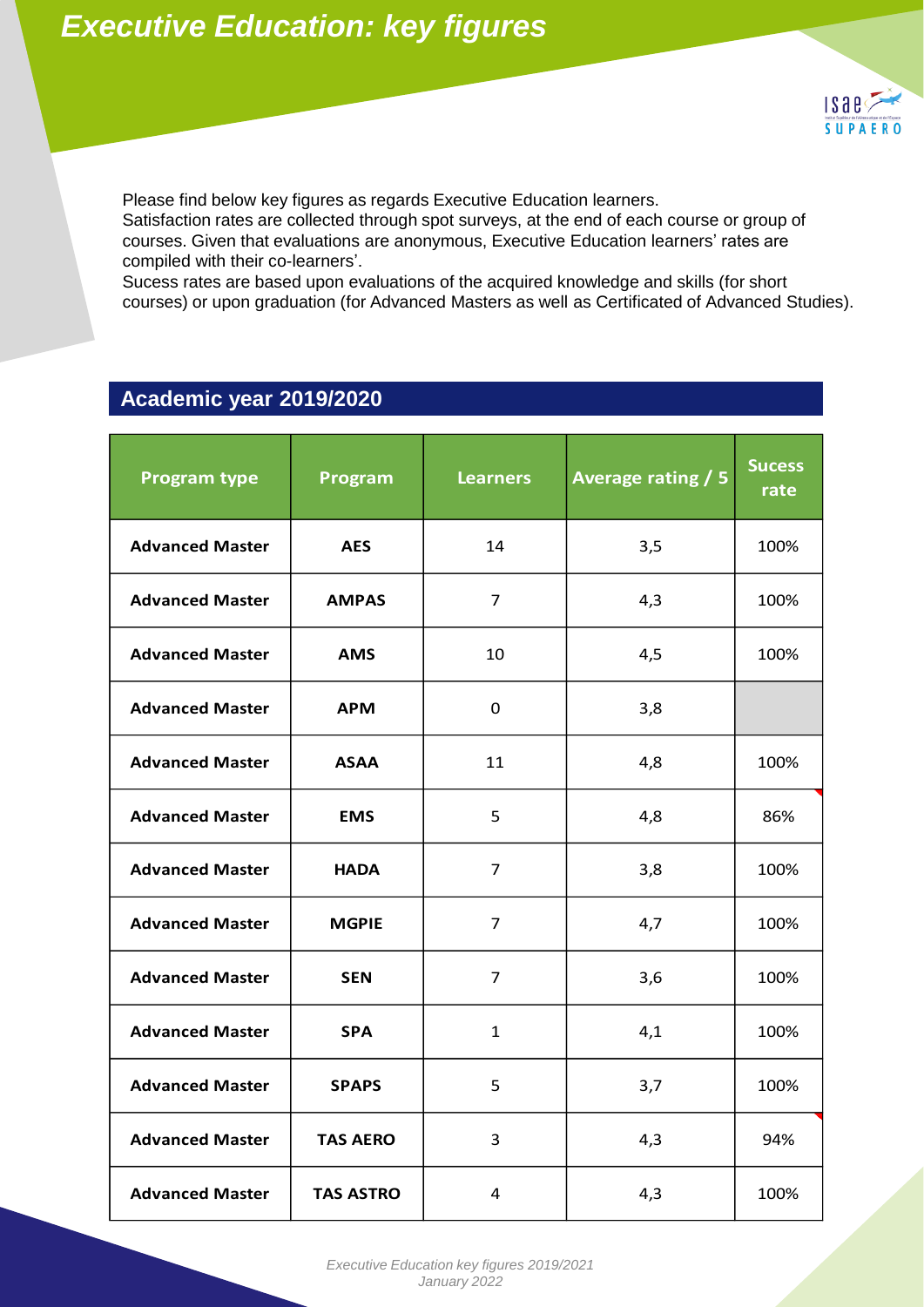

## **Academic year 2019/2020**

| <b>Program type</b>                              | Program          | <b>Learners</b> | Average rating / 5 | <b>Sucess rate</b> |
|--------------------------------------------------|------------------|-----------------|--------------------|--------------------|
| <b>Short course</b>                              | <b>IS440</b>     | $\mathbf 0$     | <b>NA</b>          | <b>NA</b>          |
| <b>Short course</b>                              | <b>IS418</b>     | $\mathbf 0$     | NA.                | NA.                |
| <b>Short course</b>                              | <b>AMS500</b>    | 0               | <b>NA</b>          | <b>NA</b>          |
| <b>Short course</b>                              | <b>MP201</b>     | $\mathbf 0$     | <b>NA</b>          | <b>NA</b>          |
| <b>Certificate of</b><br><b>Advanced Studies</b> | HF1              | $\mathbf{1}$    | 4,4                | 100%               |
| <b>Short course</b>                              | <b>HF400</b>     | $\mathbf{1}$    | 4,6                | 100%               |
| <b>Certificate of</b><br><b>Advanced Studies</b> | HAD1             | $\overline{2}$  | 4,8                | 100%               |
| <b>Short course</b>                              | <b>HAD506</b>    | $\mathbf{1}$    | 5                  | 100%               |
| <b>Short course</b>                              | AW10             | 6               | 4,9                | 100%               |
| <b>Short course</b>                              | THE <sub>1</sub> | $\overline{2}$  | 4,8                | 100%               |
| <b>Short course</b>                              | THE <sub>3</sub> | $\mathbf{1}$    | 4,7                | 100%               |
| <b>Short course</b>                              | THE4             | $\overline{2}$  | 4,2                | 100%               |
| <b>Short course</b>                              | <b>AMS600</b>    | $\mathbf{1}$    | 4,1                | 100%               |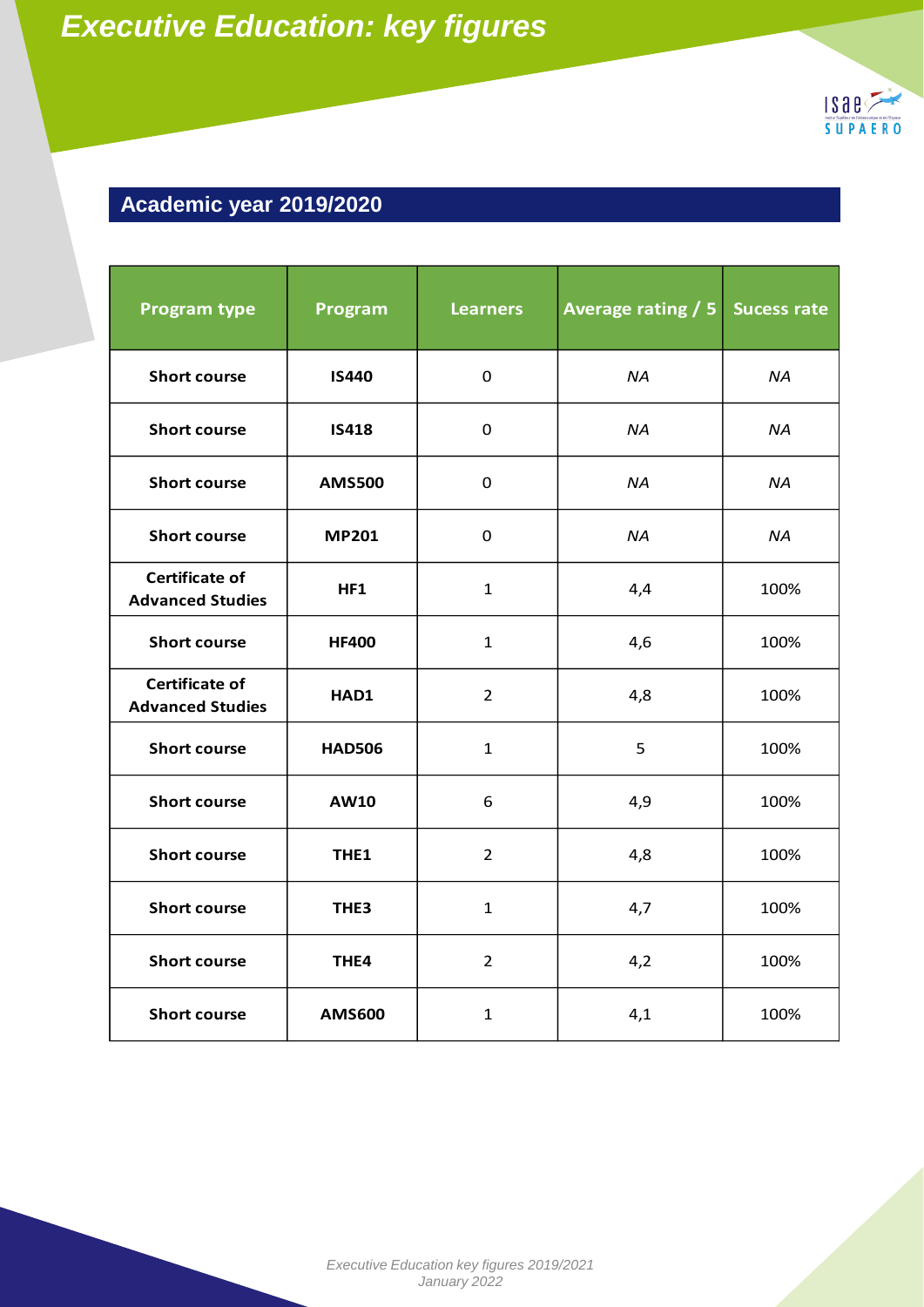

### **Academic year 2020/2021**

| <b>Program type</b>                                                                  | Program          | <b>Learners</b> | <b>Average</b><br>rating $\sqrt{5}$ | Sucess rate at<br>31/12/2021*       |
|--------------------------------------------------------------------------------------|------------------|-----------------|-------------------------------------|-------------------------------------|
| <b>Advanced Master</b>                                                               | <b>AES</b>       | 15              | 3,8                                 | 96%                                 |
| <b>Advanced Master</b>                                                               | <b>AMPAS</b>     | 0               | 3,8                                 |                                     |
| <b>Advanced Master</b>                                                               | <b>AMS</b>       | 15              | 4,6                                 | 75%                                 |
| <b>Advanced Master</b>                                                               | <b>APM</b>       | 3               | 3,7                                 | 90%                                 |
| <b>Advanced Master</b>                                                               | <b>ASAA</b>      | 8               | 4,5                                 | Information still to<br>come (ENAC) |
| <b>Advanced Master</b>                                                               | <b>EMS</b>       | 9               | Not opened in<br>2020-21            | Not opened in 2020-21               |
| <b>Advanced Master</b>                                                               | <b>HADA</b>      | 12              | 3,6                                 | 94%                                 |
| <b>Advanced Master</b>                                                               | <b>MGPIE</b>     | 6               | 4,5                                 | 89%                                 |
| <b>Advanced Master</b>                                                               | <b>SEN</b>       | 9               | 3,3                                 | 95%                                 |
| <b>Advanced Master</b>                                                               | <b>SPA</b>       | 3               | 4,2                                 | 100%                                |
| <b>Advanced Master</b>                                                               | <b>SPAPS</b>     | 0               | Not opened in<br>2020-21            | Not opened in 2020-21               |
| <b>Advanced Master</b>                                                               | <b>TAS AERO</b>  | 0               | 3,9                                 |                                     |
| <b>Advanced Master</b>                                                               | <b>TAS ASTRO</b> | 5               | 3,6                                 | 61%                                 |
| * Data at 31/12/2021, not final figures due to derferral and postponement of studies |                  |                 |                                     |                                     |